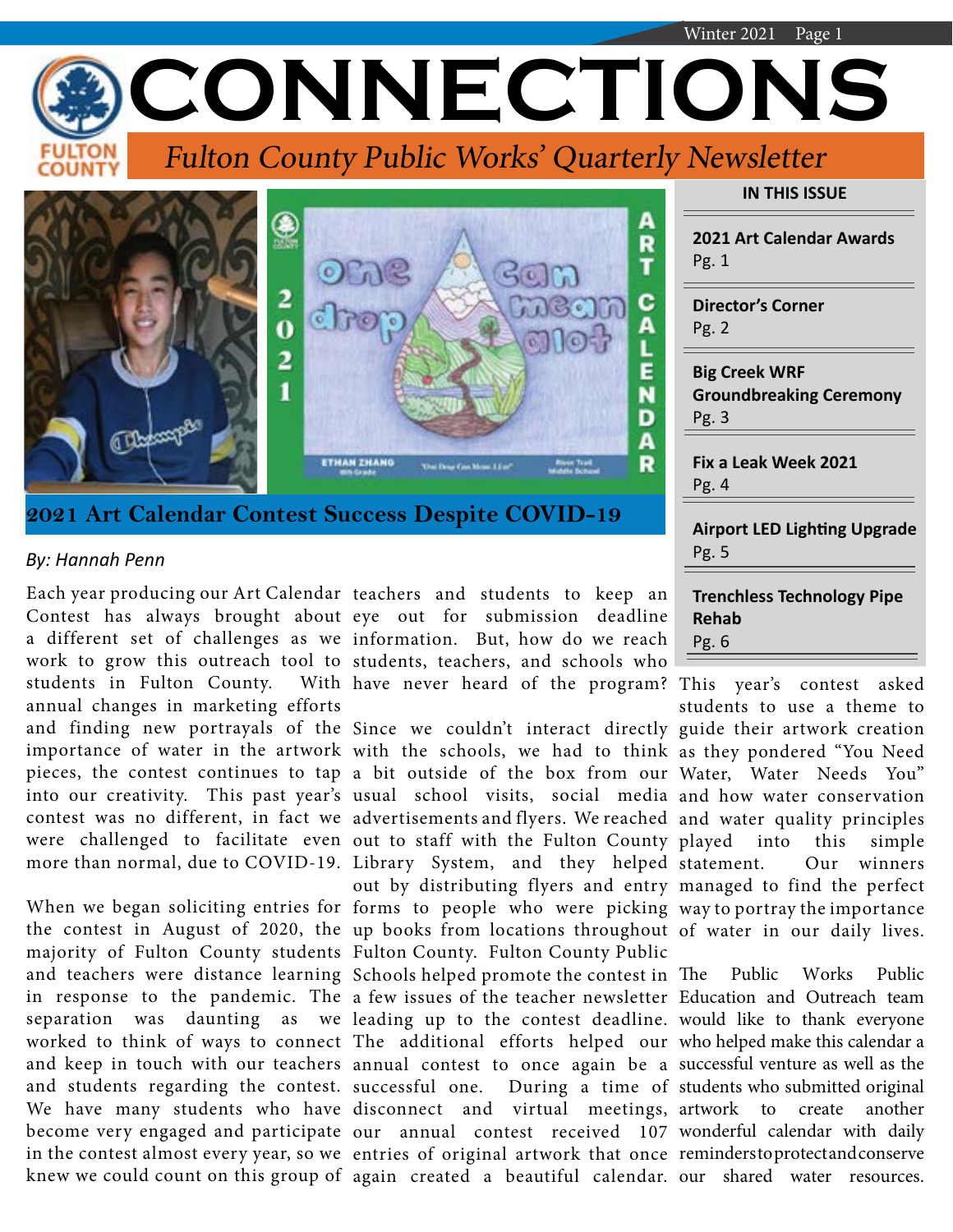#### |Connections~Fulton County Public Works Winter 2021 Page 2

# Director's Corner *By: David Clark*

Happy New Year and congratulations for surviving all of the challenges thrown at us – both personally and professionally in 2020. I am looking forward to a much happier and healthier 2021.

Whereas our daily methods on how we do our jobs have changed

over the past year, the fact that we still do our jobs have not. So thank you for your continued commitment to serve Fulton County. In this issue, you will read about the Public Education staff 's annual art calendar contest highlighting some very talented students. Interacting with these students is always a highpoint of the year for me and I am sorry that we were not able to host them for the annual breakfast last December.

Also in this issue you will read about how Public Works staff continue to oversee the largest capital improvement project in Fulton County's history at the Big Creek Water Reclamation Facility and how staff continues to improve our sanitary sewer collection system through liners. Finally, March will bring us our annual Fix-a-Leak week to ensure responsible use of our water supply.

I cannot guarantee what all 2021 will have in store for us. So please keep in mind that how we do our jobs must remain flexible, the fact that we will do our jobs will never waver. Again, thank you for your service and your commitment makes me proud to be a part of Public Works every day.



Joe Sager

| Public Works       |                       |                                                               |  |
|--------------------|-----------------------|---------------------------------------------------------------|--|
| By the Numbers     |                       |                                                               |  |
|                    |                       | October - December 2020                                       |  |
| lesource:<br>Nater | 24.65<br>MGD          | <b>Total Potable Water</b><br>Distributed<br>(average day)    |  |
|                    | 7.4 %                 | Non-Revenue Water<br>(annualized)                             |  |
|                    | 284                   | <b>Small Meters</b><br>Replaced                               |  |
|                    | 52.08<br><b>MGD</b>   | <b>Total Wastewater</b><br>Treated (average day)              |  |
|                    | 177.42                | Sewer Easement                                                |  |
|                    | Acres                 | Cleared                                                       |  |
|                    | 6.32 MG               | Reuse Water<br>Provided (JCEC)                                |  |
|                    | 15.95 MG              | Reuse Water<br>Provided (Little River)                        |  |
|                    | 555                   | Water and Sewer<br>Service Applications<br>Processed          |  |
|                    | 8<br><b>YTD: 25</b>   | <b>Sewer Overflows</b><br>$>10,000$ gallons<br>(major spill)  |  |
|                    | 612<br><b>YTD: 36</b> | <b>Sewer Overflows</b><br>$<$ 10,000 gallons<br>(minor spill) |  |
|                    | 525                   | People Reached by<br>PEO Staff                                |  |
|                    | 59,984                | <b>Total Aircraft</b><br>Operations<br>2020                   |  |
|                    | 111                   | Potholes<br>Repaired                                          |  |
|                    | 36 Tons               | Litter<br>Picked Up                                           |  |
|                    | 20                    | Traffic Signals<br>Maintained                                 |  |
| evelopme           | 28                    | <b>Utility Plans</b><br>Approved                              |  |
|                    | 122                   | <b>Utility Projects</b><br><b>Under Construction</b>          |  |
|                    | 8                     | <b>Utility Projects</b><br>Completed/Accepted                 |  |

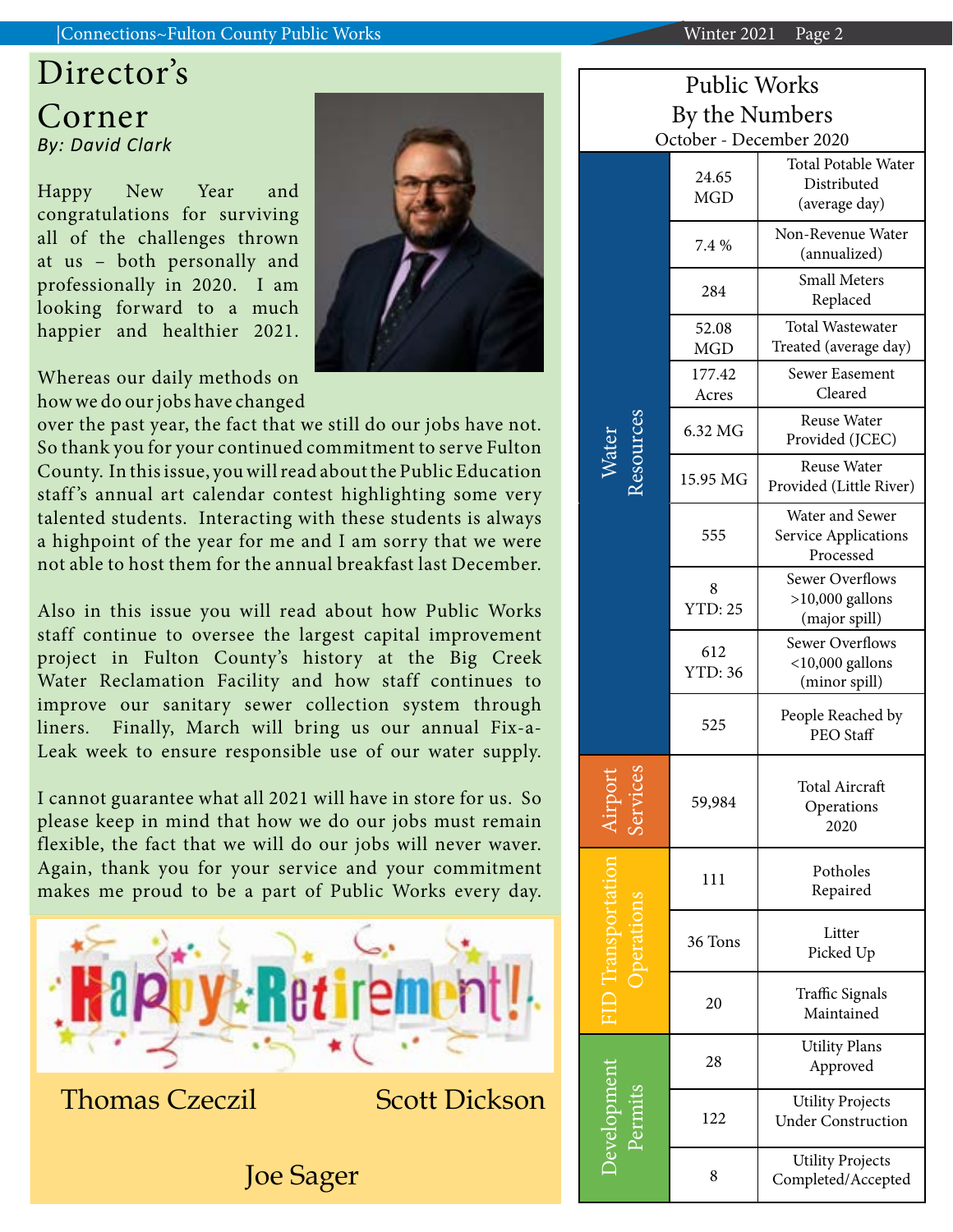## **Big Creek Water Reclamation Facility Expansion Update**

### *By: Corlette Banks*

After years of planning and public meetings, construction of the expansion of the Big Creek Water Reclamation Facility is officially underway. The \$300 million project, the largest single capital expansion project in Fulton County's history, by the design-build joint venture team of Archer Western and Brown and Caldwell. On November 12, 2020, Fulton County leaders and staff joined the architects and engineers and others who helped craft the proposed new project to officially break ground and to observe the start of construction.

A lot of work has taken place to get us to this point. The project was separated into two phases (Phase 2A – Initial Site Preparation and 2B – Building Construction) in order to increase the speed of implementation and reduce the cost of the overall project. Phase 2A began in the fall of 2019, and is almost complete. This phase included the excavation and backfill for final grade, demolition of multiple structures around the site, establishment of erosion control improvements, relocation of some existing utilities, and installation of foundation piles for dewatering, UV, and membrane gallery.

Phase 2B began in August 2020 and is expected to be completed in mid 2024. Over the past several months, significant progress has been made on the concrete slabs at the primary clarifiers as all base slabs have been poured. At the dewatering building, all underslab piping has been installed, ground floor slabs have been poured, and structural columns are being poured. Site preparation is underway at the Biological Nutrient Reactors (BNR) for concrete slabs. Upcoming construction activities include: concrete placements for the Membrane Biological Reactor (MBR) walls and base slabs at the BNR. Underslab piping will be installed at the Headworks Building and BNR basins. Concrete columns will be poured at the Dewatering Building in preparation for construction of the second floor. It is the goal of Archer-Western to have the new dewatering building in operation by the end of the year. It is an agreessive goal, but one that Archer-Western is fully committed to attain in 2021.

Located in Roswell, Georgia and within the Big Creek watershed, the facility serves the Cities of Roswell, Alpharetta, portions of Milton, Johns Creek, and Sandy Springs in addition to small areas of Cobb, Forsyth, and DeKalb Counties The joint venture will utilize progressive designbuild to expand the 50-year-old facility's treatment capacity from 24 to 32 million gallons per day to meet the projected wastewater treatment demands from future growth through at least 2050. The expansion will result in reduced light, noise and odor emissions, with the new treatment process producing cleaner water than the existing plant, along with reduced discharges to the river, even at the higher flow capacity. For more information on the project, please visit www.bigcreekexpansion.com.



Groundbreaking Ceremony 11/12/2020



Groundbreaking Ceremony 11/12/2020



MBR DeOx Walls Columns (*photo courtesy of Brown and Caldwell*)



Dewatering Building (*photo courtesy of Brown and Caldwell*)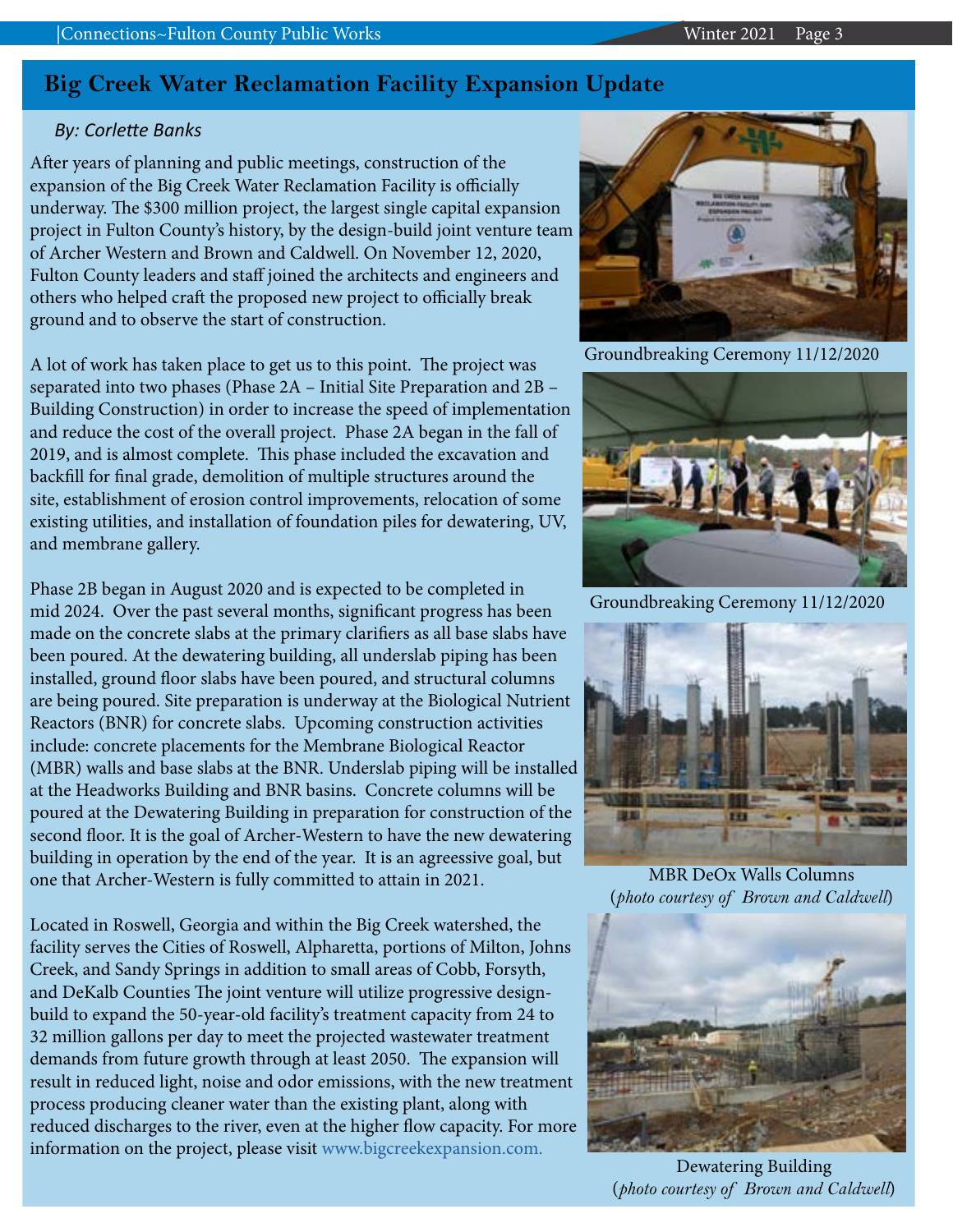## **Fix a Leak Week 2021: Take the 10-Minute Challenge**

#### *By: Amy Warnock*

Each year during the third week of March, Fulton County Public Works joins other WaterSense partners in celebrating Fix a Leak Week by encouraging our residents to find and fix leaks in their homes. This year, we're asking everyone to take the "10-Minute Challenge". The average household leaks more than 10,000 gallons of water each year, and in just 10 minutes you can take steps to "nip those drips", lower your utility bills, and protect your home from water damage. Here's how you can take the challenge:

- 1. Start by dye-testing your toilets for leaks (use our step-by-step instructional video: https://youtu.be/5ZWCwdsvq60
- 2. While you wait 10 minutes for your dye test to finish, do a quick visual inspection of your water fixtures and connections.
- 3. Check for faucets that drip when completely turned off, water seeping from the base of a faucet or dripping from your showerhead connection, or any drips coming from supply lines.
- 4. Tighten connections if needed. If that doesn't solve the problem, check for worn or damaged gaskets and replace as needed. Use plumber's tape to seal the threads of your shower arm.
- 5. Check the consumption graph on your water bill and compare to the same season during the previous year. Any large unexplained spikes could indicate a leak.
- 6. Read your water meter with all water fixtures turned off. Wait an hour without using any water and check the meter again – if the number has changed, you may have a leak.
- 7. Inspect your sprinkler heads for damage and check hose connections for leaks.
- 8. If any of your fixtures need to be replaced, be sure to look for the WaterSense label when buying new ones! WaterSense labeled products have been third-party tested for both efficiency and performance, so you can upgrade your water savings without sacrificing your shower.

Fulton County's water source, the Chattahoochee River, is shared by most of the metro-Atlanta area as well as thousands more people downstream of us. It is also one of the smallest watersheds in the country to support a population as large as ours, so it's important for each of us to do our part to prevent water waste. Start by taking this 10 minute challenge to nip those drips and slow the flow at home. You can find a helpful fix-a-leak checklist and more conservation tips on our website: https://fultoncountyga.gov/services/water-services/water-conservation.

For more information about water conservation or Fix a Leak Week events, contact Amy Warnock at (404) 612-8006 or [amy.warnock@fultoncountyga.gov](mailto:amy.warnock%40fultoncountyga.gov?subject=Fix%20a%20Leak%20Week) .

Check for dripping faucets, worn gaskets or valves, and twist on an aerator.

**Take the 10-Minute Leak Challenge** 





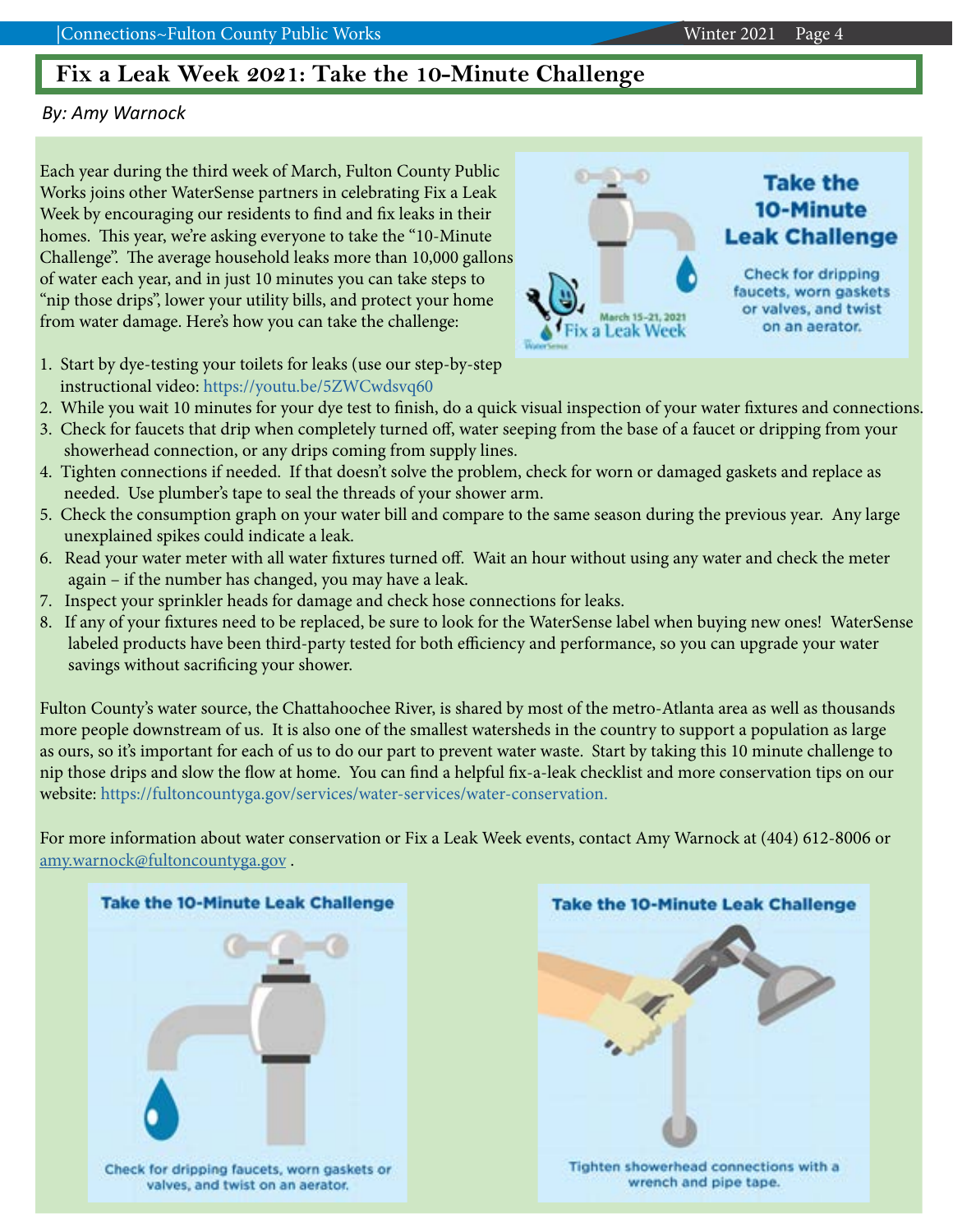# **Fulton County Executive Airport to Install LED Runway Lighting**

*By: Tim Beggerly*



Fulton Executive Airport (FTY) will be replacing its current incandescent airfield lighting system with the a new state of the art LED lighting system. The GDOT agreed to accept a bid from Precision Approach to replace the deteriorating incandescent system with newly introduced LED runway lights, taxiway lights, directional signage, and new wind cone systems. Included will be new underground wiring and new electrical regulators. FTY will be only

the second airport in the Northern Region of GA to install LEDs on its runway.

What are the advantages of the LED lights? The first and foremost is visibility. The LEDs are brighter and can be seen from farther distances in both clear and inclement weather conditions, thus allowing pilots to identify the runway and airport environment from greater distances. This equates to safer operations on and around the airport. From the airport operator's standpoint, the LEDs last 10 to 15 times longer than incandescent' s, require less hours of maintenance, and consume 79% less energy than incandescent lighting systems. This equals a substantial cost savings to the airport.





The preconstruction meeting for this project has been completed and a notice to proceed will be issued soon. The project cost is \$1,002,638 with the GDOT funding \$751,979 and the Airport \$250,659.

LED lighting is a game changer for airports across Georgia and the Nation. FTY is proud to be one of the first in the state to offer this new technology. We plan to continue making these types of improvements to the airport as we implement the new Airport Master Plan.

## **Upcoming Events**

**Homeowner Septic System Virtual Workshop Wednesday, February 10, 2021 6 PM Register for this workshop by emailing Kelli Edwards at kelli.edwards@fultoncountyga.gov**

> **FC Holiday-President's Day** Monday, February 15, 2021

**GA Arbor Day** Friday, February 19, 2021

**Adopt-a-Stream Macroinvertebrate Workshop** Autrey Mill Nature Preserve March 6, 2021 10:00 AM Register for this workshop at www.autreymill.org

> **Fix a Leak Week** March 15-19, 2021

**World Water Day**

March 22, 2021